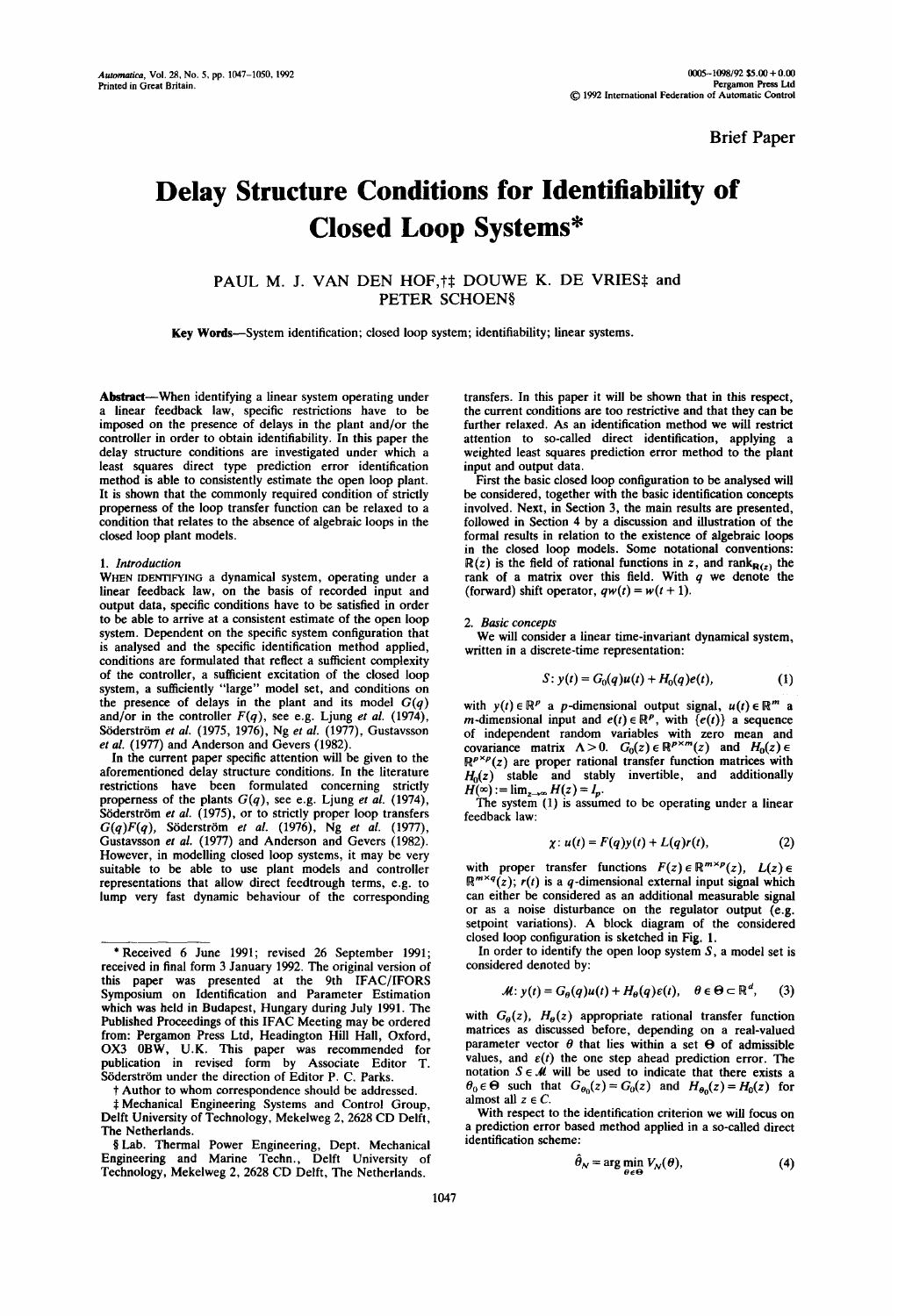

FIG. 1. The closed loop system configuration.

with

$$
V_N(\theta) = \frac{1}{N} \sum_{t=1}^N \varepsilon^T(t, \theta) Q \varepsilon(t, \theta), \tag{5}
$$

with  $\varepsilon(t, \theta)$  the one step ahead prediction error of a model represented by parameter  $\theta$ , and  $Q$  a weighting matrix satisfying  $Q = Q^T > 0$ . The mapping from measured data to  $\theta_N$  will be denoted by the identification criterion  $J_N$ . Note that in this direct identification approach any information regarding the experimental conditions under which the data has been obtained is neglected.

The closed loop identifiability problem is formulated as a consistency problem. The question is whether the system S can be estimated consistently when the data are obtained under specific closed loop operating conditions. The formulation of this problem inherently shows that this identifiability property of a system  $S$  will be dependent on  $(a)$ the model set  $\hat{\mathcal{M}}$  chosen, (b) the identification criterion  $\hat{J}$ involved, and (c) the experimental conditions  $\chi$ . In correspondence with the definitions used in literature we will state the following formal definition of the problem (Ljung *et al.,* 1974).

*Definition* 2.1. A system S is said to be system identifiable under *M*,  $J_N$  and  $\chi$  if  $\theta_N \rightarrow D_T(S, M)$  with probability 1 as  $N \rightarrow \infty$  with  $D_T(S, \mathcal{M}) := \{ \theta \in \Theta \mid G_\theta(z) = G_0(z) \text{ and }$  $H_{\theta}(z) = H_0(z)$  for almost all  $z \in \mathbb{C}$ .

When S is system identifiable under  $M$ ,  $J_N$  and  $\chi$ , then the fact that it operates under feedback does not cause any additional problems for identifying the system consistently. Note that in comparison with Ljung *et al.* (1974) not only the identification strategy-direct identification-is specified in the definition of system identifiability, but also the specific identification criterion (4), (5). This is in correspondence with considering the concept of identifiability to be specifically related to the identification criterion applied (Van den Hof, 1989).

## *3. Delay structure conditions*

In all results on identifiability conditions for systems operating in closed loop, it is assumed that delays are present in the transfer function  $G_0(z)$  and/or in the controller  $F(z)$ formalized by the requirement that  $G_0(\infty)F(\infty) = 0$ , and that accordingly one has to restrict the model set to

$$
G_{\theta}(\infty)F(\infty) = 0, \quad \text{for all } \theta \in \Theta,
$$
 (6)

see e.g. Ljung *et al.* (1974), Söderström *et al.* (1976) and Gustavsson *et al.* (1977) and Anderson and Gevers (1982). Apart from the fact that these conditions can be fruitfully utilized in the derivations of the identifiability results, they also appear to be quite appealing. Take for instance the SISO situation ( $m = p = 1$ ): if there is no delay in the input output model  $(G_{\theta}(\infty) \neq 0)$  nor in the controller  $(F(\infty) \neq 0)$ then there exist algebraic relations between  $u(t)$  and  $y(t)$ caused by both the i-o model and the controller. A direct identification method based on  $\{u(t), y(t)\}$  now will never be able to distinguish between these two unknown relations, leading to a non-identifiable situation. Condition (6) generalizes this situation to the multivariable case; it deals with the exclusion of algebraic loops in the closed loop configuration. In this paper it will be shown that in a number of situations condition (6) is too strong and that it can be



FIG. 2. Diagram of algebraic relations between inputs and outputs in Example 3.1.

relaxed while--more or less--keeping up with the intuitive appeal of absence of algebraic loops. For purpose of illustrating (6) the following example is added.

*Example* 3.1. Consider a two input-two output situation with  $G_{\theta}(q)$  and  $F(q)$  satisfying

$$
G_{\theta}(\infty) = \begin{bmatrix} \theta_{11} & \theta_{12} \\ 0 & 0 \end{bmatrix}, \quad F(\infty) = \begin{bmatrix} f_{11} & f_{12} \\ 0 & 0 \end{bmatrix}, \tag{7}
$$

with given constants  $f_{11}$ ,  $f_{12} \in \mathbb{R}$ . The algebraic links between inputs and outputs are depicted in Fig. 2.

The product  $G_{\theta}(\infty)F(\infty)=\begin{bmatrix} \theta_{11}\overline{f}_{11} & \theta_{11}f_{12} \\ 0 & 0 \end{bmatrix}$  which shows that condition (6) generally will not be satisfied. Figure 2 shows that there exists an algebraic loop between  $u_1$  and  $y_1$ which causes lack of identifiability. However note that when  $f_{11} = 0$  the algebraic loop is cancelled, while the product  $G_{\theta}(\infty)F(\infty)$  still has a nonzero element  $\theta_{11}f_{12}$ . Consequently, according to the existing results one can not prove system identifiability in this situation for  $f_{11} = 0$ .

The intuitive idea that the presence of algebraic loops in the closed loop system is responsible for lack of identifiability will be exploited in the next sections in order to relax condition  $(6)$ .

#### *4. Main result*

The conditions that have to be imposed in order to arrive at identifiability are twofold: one condition on the delay structure of the models in the set, and two conditions on the complexity of the experimental situation and the complexity of the controller.

*Theorem* 4.1. Let  $S$  be a dynamical system according to  $(1)$ , operating under a linear feedback law  $\chi$  (2), such that  $\{r(t)\}$ and  $\{e(t)\}\$ are uncorrelated and the closed loop system is asymptotically stable. Let a weighted least squares direct identification method  $J_N$  be applied (4), (5) to a model set M (3) such that  $S \in \mathcal{M}$ . Assume that

1. (a)  $I - G_{\theta}(\infty)F(\infty)$  is nonsingular for all  $\theta \in \Theta$ ; and (b) tr  $Q[\tilde{T}_{\theta}(\infty) - I]\Lambda \ge 0$  for all  $\theta \in \Theta$ ; with

$$
T_{\theta}(z) := [I - G_{\theta}(z)F(z)][I - G_0(z)F(z)]^{-1}
$$

2.  ${r(t)}$  is persistently exciting of sufficient order;

3. 
$$
\operatorname{rank}_{\mathbb{R}(z)}\begin{bmatrix} I_p & 0 \\ F(z) & L(z) \end{bmatrix} = m + p
$$

then S is system identifiable under  $M$ ,  $J_N$  and  $\chi$ .

*Proof.* The proof is added in the Appendix. 
$$
\Box
$$

The theorem very much resembles the original closed loop identifiability result as presented in Söderström et al. (1976). However condition 1 in Theorem 4.1 appears to be a relaxed version of the classical one:  $G_{\theta}(\infty)F(\infty) = 0$  for all  $\theta \in \Theta$ . In the sequel of this paper we will analyse the consequence of this relaxed condition 1, for the situation that  $Q = \Lambda = I$ . A sufficient---and simply verifiable---condition can now be formulated.

*Proposition* 4.2. Consider the situation of Theorem 4.1. If there exists a  $p \times p$  non-singular matrix U such that for all  $\theta \in \Theta$ ,  $UG_{\theta}(\infty)F(\infty)U^{-1}$  is an upper triangular matrix with diagonal entries zero, then condition 1 in Theorem 4.1 is satisfied.  $\Box$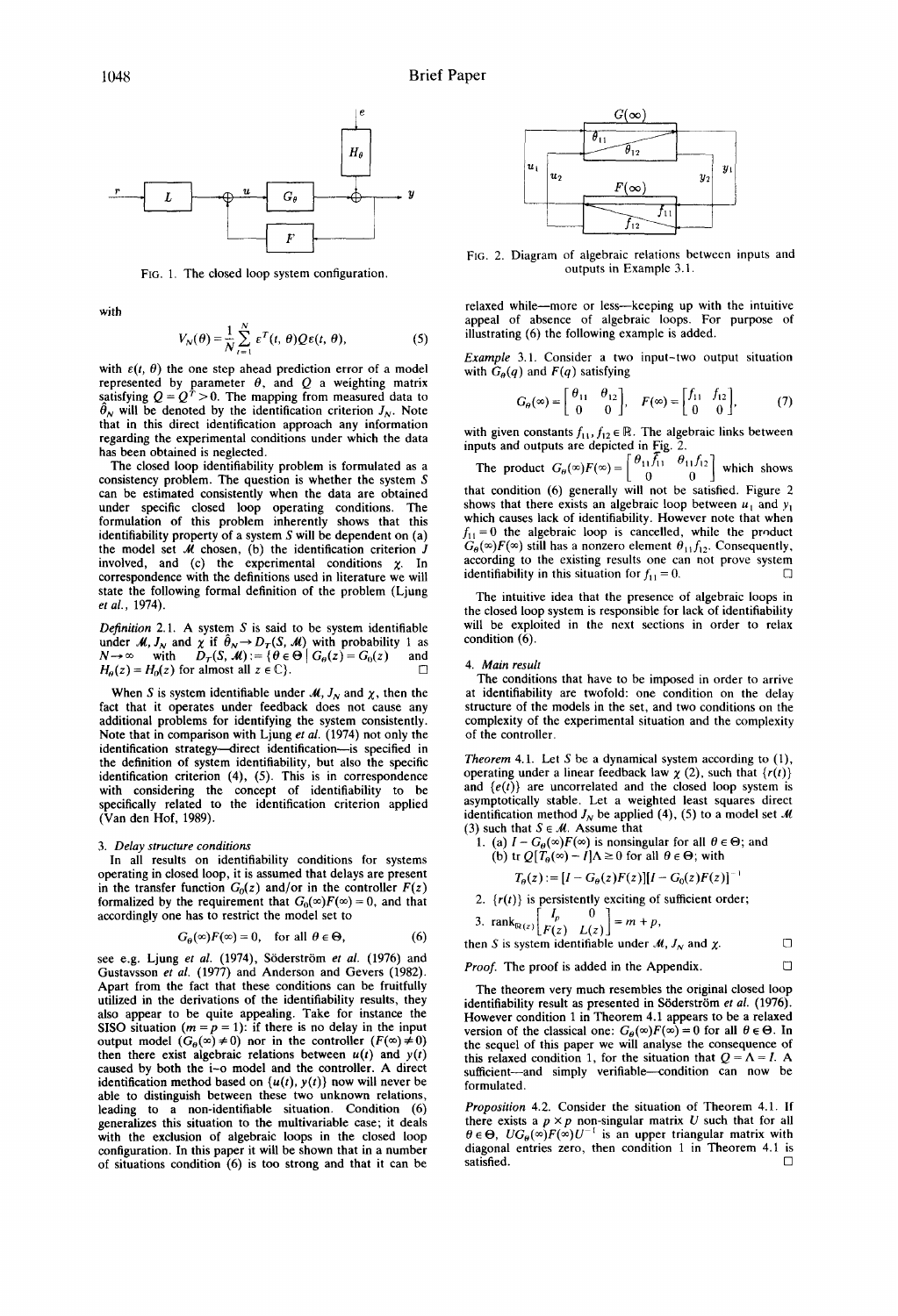Taking a look at this proposition, it shows that the delay structure condition clearly is less strict than the classical condition. Note also that for all  $\theta$ , all the eigenvalues of the matrix product  $G_{\theta}(\infty)F(\infty)$  have to be equal to zero.

When we consider again the situation shown in Example 3.1, it can simply be verified that the condition formulated in Proposition 4.2 is satisfied only if  $\theta_{11}f_{11}=0$ ; this means that either the (1,1) element of  $G_{\theta}(\infty)$  should not be parametrized  $(\theta_{11} \equiv 0)$ , or that  $f_{11} = 0$ . Both alternatives result in an elimination of the algebraic loop in Fig. 2. The intuitive idea that the presence of algebraic loops in the set of closed loop models is responsible for lack of identifiability, is exploited further in the following section.

# *5. Interpretation in terms of algebraic loops*

First we have to formally define how to characterize the absence of algebraic loops. For this purpose we employ results from the theory of graphs. Through the notation  $F(*)$  we denote a matrix having elements either  $*$  or 0; i.e. the matrix contains only "structural" information and no numeric values. An element \* refers to a connection, whereas an element 0 refers to a non-connection between column nodes and row nodes of the matrix F. The "structural" matrix---or adjacency matrix (Gondran and Minoux, 1986)—of  $F(\infty)$  is denoted by  $F(*)$ , and that of  $G(\infty)$  by  $G(*)$ .

*Definition* 5.1. A closed loop system consisting of an open loop plant  $G(q)$  and a controller  $F(q)$  is said to contain no algebraic loop if there exists a  $p \times p$  permutation matrix P such that  $PG(*)F(*)P<sup>T</sup>$  is an upper triangular matrix with diagonal entries zero.

For evaluation of the presence of algebraic loops in a closed loop system we have to evaluate the product  $G(*)F(*)$ . This matrix product is a mapping:  $\mathbb{R}^p \to \mathbb{R}^p$  and indicates whether there exist algebraic relations between output signals of the process. The definition states that there is an absence of algebraic loops if the output signals can be permuted in such a way that only algebraic relations are allowed between output signals that are of the form:  $y_k \rightarrow y_{k+i}$  for  $k = 1, \ldots, p-1$  and  $i > 0$ . For absence of algebraic loops it should not be allowed to have algebraic relations of the form:  $y_k \rightarrow y_{k+i} \rightarrow \cdots \rightarrow y_k$ . The definition above is equivalent with the graph-theoretical property that the directed graph with nodes  $y_1, \ldots, y_p$  defined by the matrix  $G(*)F(*)$  is acyclic, see e.g. Lawler (1976). This means that in this graph there does not exist a connection  $y_i \rightarrow y_i$  for any  $i = 1, \ldots, p$ .

Now we can formulate the following corollary.

*Corollary* 5.2. Consider the situation of Theorem 4.1. If the closed loop system consisting of parametrized model  $G_{\theta}(q)$ and controller  $F(q)$  contains no algebraic loops, then condition 1 of Theorem 4.1 is satisfied.

*Proof. The* corollary follows directly from Proposition 4.2 and Definition 5.1.  $\Box$ 

Note that in the evaluation of algebraic loops, the parametrized matrix  $G_{\theta}(\infty)$  is used in terms of its "structure-matrix"  $G(*)$ . This implies that all elements in  $G_{\theta}(\infty)$  that are dependent on a parameter, have a "\*" in the corresponding matrix  $G(*)$ .

The corollary formulates the condition that there should not arise any algebraic loops if the parametrized model set is controlled by the controller  $F$ . This condition is easily verifiable by checking the permutation requirement on  $G(*)F(*)$  as formulated in Definition 5.1, or by visual inspection of an arrow diagram, as will be illustrated in Example 5.3.

It has to be stressed that the absence of algebraic loops, as formulated in the corollary, is a sufficient condition, and not a necessary one. Theorem 4.1 may also hold even when algebraic loops are present. In order to illustrate this remark, we consider the following example.



FIG. 3. Diagram of algebraic relations between inputs and outputs in Example 5.3.

*Example*  5.3. Consider a two-input-two-output situation with

$$
G_{\theta}(\infty) = \begin{bmatrix} \theta_1 & \theta_2 \\ 0 & 0 \end{bmatrix}, \qquad F(\infty) = \begin{bmatrix} 1 & 1 \\ -1 & 0 \end{bmatrix}.
$$
 (8)

The algebraic relations beteen inputs and outputs are represented in the diagram sketched in Fig. 3. Note that

$$
G(*)F(*) = \begin{pmatrix} * & * \\ 0 & 0 \end{pmatrix} \begin{pmatrix} * & * \\ * & 0 \end{pmatrix} = \begin{pmatrix} * & * \\ 0 & 0 \end{pmatrix}.
$$

This matrix can definitely not be brought to an upper diagonal form through the permutation operation as meant in Definition 5.1. Consequently--as confirmed by the diagram in Fig. 3---there do exist algebraic loops, e.g.  $y_1 \rightarrow u_1 \rightarrow y_1$ . Since  $G_\theta(\infty) F(\infty) = \begin{pmatrix} 0 & 0 & 0 \\ 0 & 0 & 0 \\ 0 & 0 & 0 \end{pmatrix}$ , the condition of Proposition 4.2 can only be satisfied if  $\theta_1 = \theta_2$ , i.e.  $G_{\theta}(\infty)$  is parametrized as  $\begin{pmatrix} 0 & 0 \\ 0 & 0 \end{pmatrix}$ . In the latter situation there is no limitation put forward for obtaining identifiability, and apparently a cancellation of effects of different loops at the output takes place.

Checking on absence of algebraic loops, is of course the simplest test in a given situation. If there are no algebraic loops one can be sure that identifiability can be obtained (if the other conditions are satisfied). If there do exist algebraic loops, one has to evaluate the condition of the nonsingular transformation in Proposition 4.2, or even the more general condition 1 in Theorem 4.1. It has to be stressed that delay-structure conditions are necessary in the present context. This is caused by the fact that in the direct prediction error identification method, no use is made of the knowledge that the data is obtained under closed loop conditions with a possibly known controller. Incorporating this knowledge into the identification scheme creates the possibility of identifying even nonproper plants under closed loop observations, see Schrama (1991).

#### *6. Conclusions*

In this paper the question has been discussed under which conditions a prediction error direct identification method is able to consistently estimate a linear system on the basis of closed loop observations. The classical delay-structure condition for identifiability of closed loop systems, reflected by  $G_{\theta}(\infty)F(\infty) = 0$ , has been relaxed and has been shown to be satisfied if there is absence of algebraic loops in the set of closed loop models.

*Acknowledgements--The* authors are grateful to Bo Wahlberg and Jacob van der Woude for fruitful discussions and for their contributions to the results presented.

#### *References*

- Anderson, B. D. O. and M. R. Gevers (1982). Identifiability of linear stochastic systems operating under linear feedback. *Automatica,* 15, 195-213.
- Gondran, M. and M. Minoux (1986). *Graphs and Algorithms.* John Wiley, Chichester.
- Gustavsson, I., L. Ljung and T. Söderström (1977). Identification of processes in closed loop--identifiability and accuracy aspects. *Automatica,* 13, 59-75.
- Lawler, E. L. (1976). *Combinatorial Optimization: Networks and Matroids.* Holt Rinehart and Winston, New York.